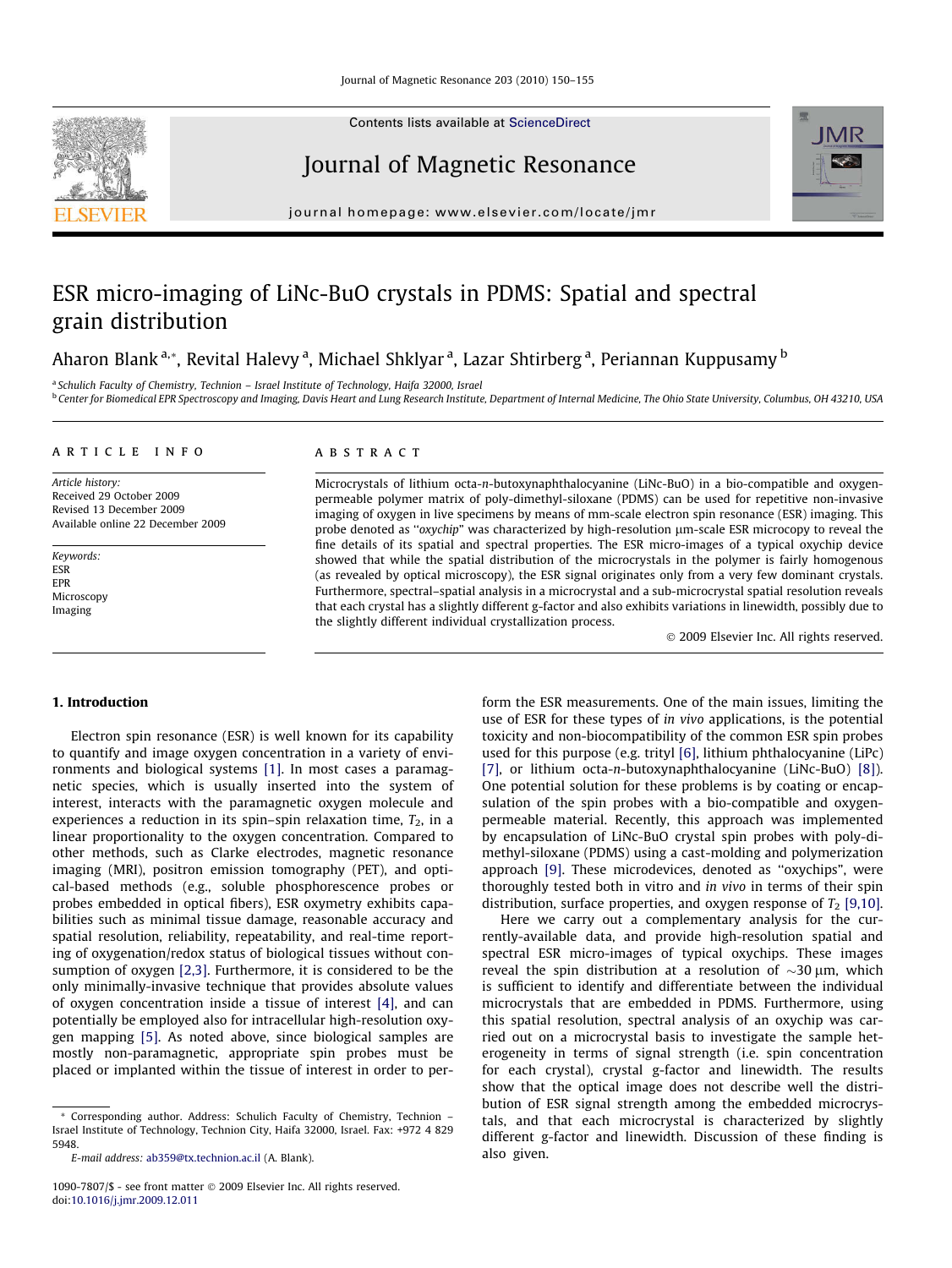## 2. Experimental details

The ESR micro-imaging experiments were carried out on a ''home-built" ESR microscope recently developed at the Technion. A block diagram of the system is provided in Fig. 1A. The system is in principle based on the one developed at Cornell University [\[5,11\],](#page-5-0) with some major changes and upgrades. These mainly include: (1) The use of a wideband ''home-made" microwave bridge rather than a narrowband commercial system; (2) Imaging probe with improved heat dissipation properties; (3) Advanced data acquisition and processing software; and (4) Improved sample holders that enable the positioning of the sample in the center of the resonator. We shall first provide an overview of the system operational principles and then focus on some of its major components and add more details for them.

With reference to Fig. 1A, a standard PC (a) controls the system and is used for interfacing with the user via LabView data acquisition and analysis software. An analog output card (AO – model PCI-6733 from National Instruments) in the PC is used to tune the microwave (MW) frequency in the microwave bridge (g), determine the gradients pattern in the CW gradient driver unit (h) and provide reference modulation frequency to the lock-in amplifier (j). The MW signal coming out of the bridge goes into the imaging probe (l) and the reflected energy is amplified and detected back in the bridge. The signal then goes into a lock-in amplifier (Stanford Research System; model SR530) that is controlled via the RS232 interface of the PC (d). The signal continues back to the PC to an analog input card (AI, model PCI-6023 from National Instruments) for further processing. The imaging probe is located inside a standard 15" electromagnet (from Varian, model V3800), whose magnetic field is controlled via a combination of a Gaussmeter (Lakeshore model 475) and a home-made magnetic field controller unit (f) that drives local Helmholtz pair field bias coils (k) located in the electromagnet gap. The system supports the acquisition of 1-, 2-, 3-, or 4-D spatial and spectral–spatial ESR images via both the projection reconstruction and the modulated fields gradient methods [\[12\]](#page-5-0). The magnetic field is swept by the local gradient coils located in the imaging probe that also provide the modulation and field-frequency lock functionality to the system [\[11\]](#page-5-0). A frequency counter/power meter (item m in Fig. 1A; EIP model 545) is used to monitor the exact MW frequency and the power going into the resonator.

Following this general overview of the system, more details are provided on its key new components. The home-made CW microwave bridge is composed of three separate modules: An external power supply, an electronics module and a MW module. he electronics module includes several home-made cards that: (1) Provide control over the MW frequency and the MW power; (2) amplifies the detected MW signal; and (3) locks the MW frequency onto the resonance frequency of the resonator in the imaging probe (automatic frequency control – AFC). The MW module is constructed from discrete components and the basic schematic is shown in Fig. 1B. While all the MW components in the module can operate in the entire 6–18 GHz frequency range, the MW source has a limited tunability and has to be exchanged in order to work in different frequency regimes within this range. In the present system we employed a voltage-controlled oscillator (VCO) covering the 14.5–16 GHz frequency range as a MW source. The VCO is coupled to the electronic module which enables the AFC functionality of the bridge.

Another new and important component in the system is the CW gradient drive unit. This unit includes seven similar channels of current drivers, feeding the X-, Y- and Z-gradient coil pairs (two channels for each pair) and the modulation coils (used also for field-frequency-lock purpose). The drivers have a bandwidth of DC to  $\sim$ 150 kHz and a maximum current output drive of 3 A each. The drivers are based on an OPA544 amplifier with a feedback loop. The driver circuit also includes a zero bias compensation capability.

The third module of interest is the imaging probe, which is the heart of the system, providing its high sensitivity and fine image resolution. It is based on the pulsed ESR microscopy imaging probe



Fig. 1. (A) Block diagram of the CW ESR micro-imaging system; (B) Basic schematics of the microwave module in the CW ESR bridge.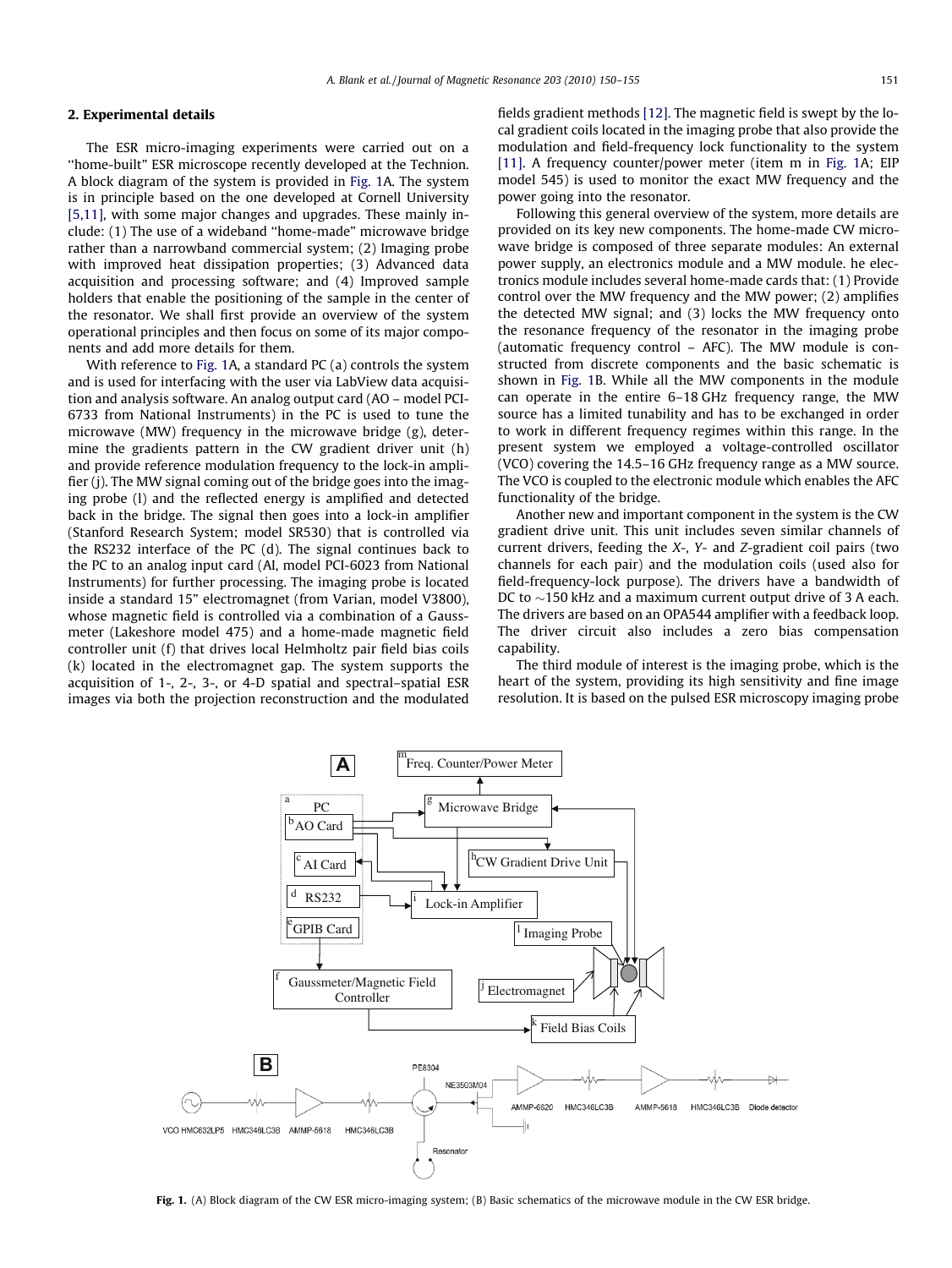<span id="page-2-0"></span>described in details in [\[13\]](#page-5-0) with some modifications in the gradient coil configuration and their cooling methodology. Thus, while the gradient coils geometry is identical to the one described in [\[13\],](#page-5-0) each individual coil in a gradient-coil-pair is driven separately and therefore has different properties with respect to the gradient drivers. For example, each of the two X-gradient coils (based on Maxwell pair geometry) is exhibiting an inductance of  $2.2 \mu$ H, a resistance of 1  $\Omega$ , and produces magnetic field gradient of 2.74 T/m·A (calculated via the method described in ref [\[14\]](#page-5-0), assuming the coil counterpart is also fed by the same current magnitude). The Y-gradient coil is based on Golay geometry: each one of its two pars has a total inductance of 4.2  $\mu$ H, a resistance of 1.1  $\Omega$ , and it produces magnetic gradient of 2.5 T/m·A. The Z-gradient coil is also based on Golay geometry and has an efficiency of 1.31 T/m $\cdot$ A. Each one of its two parts has an inductance of 4.45  $\mu$ H and a resistance of 0.9  $\Omega$ . The maximum magnetic field gradient achieved by this system with the available 3 A current drive is  ${\sim}8.2,~7.5,$  and 3.9 T/m, for the X, Y, and Z coils, respectively. However, in this work we confined ourselves to currents of up to  ${\sim}$ 1.8 A to avoid excessive coil and resonator heating. The gradient coils are embedded in heatconductive adhesive, as detailed in [\[13\]](#page-5-0), which effectively dissipates the heat away from the coils and prevents their destruction. However, since the resonance frequency of the Rutile crystal is very sensitive to the temperature ( ${\sim}$ 10 MHz/K), efficient air flow had to be maintained all around the resonator to avoid sharp frequency changes that cause change of the optimal tuning/matching conditions and consequently signal reduction.

## 3. Sample preparation

The test sample with the LiPc and LiNc-BuO crystals was produced by placing two crystals of LiPc and one crystal of LiNc-BuO on a small ( ${\sim}1$  mm in size) double-sided tape and then placing the tape in the glass sample holder. Details of LiNc-BuO particulate synthesis and fabrication methodology to obtain the LiNc-BuO PDMS chips were provided in ref [\[8,9\].](#page-5-0) A large piece ( $2 \times 2$  mm) of oxychip was sliced to a thickness of  ${\sim}100\,\mu\mathrm{m}$  by sharp scalpel and then further cut to its final shape to fit into the imaging probe. All samples was sealed under argon atmosphere in a specially-prepared glass sample holder (prepared by the method described in Ref. [\[15\]\)](#page-5-0).

#### 4. Results and discussion

At first, the sensitivity and imaging capability of the experimental system was examined with a test sample of LiPc and LiNc-BuO crystals (shown in Fig. 2A). The CW ESR spectrum of this sample, acquired with our system without any gradients, is given in Fig. 2B. The spin sensitivity of the system can be estimated by taking the approximate number of LiPc spins in our sample ( $\sim$ 5  $\times$  10 $^{13}$  spins, assuming LiPc has  $\sim$ 10 $^{8}$  spins per [1  $\upmu$ m] $^{3}$ [\[5,15\]\)](#page-5-0), and dividing it by the signal-to-noise-ratio (SNR) of the spectrum (312). It follows that under the experimental conditions detailed in Fig. 2B (averaging time of 0.1 s) the spin sensitivity is  ${\sim}1.6 \times 10^{11}$ . This sensitivity is almost two orders of magnitude worse than the expected optimal theoretical value  $({\sim}1.6\times10^9)$ [\[5\]](#page-5-0), which is comparable to our results with similar probes in pulsed ESR [\[13\]](#page-5-0). This apparent discrepancy can be accounted for by several factors such as: (a) the sample was placed above and not inside the resonator (a factor of  ${\sim}3$  in sensitivity), (b) Q value was not optimized ( $\sim$ 500 compared to 2000 in the theory – a factor of  ${\sim}4$  in sensitivity), and (c) the LiPc spin concentration may be lower than expected (unknown factor).

Following this the test sample was imaged by two types of imaging schemes, 2-D spatial and 2-D spatial 1-D spectral. The



Fig. 2. (A) Optical image of the test samples used for the CW ESR microscope system evaluation; (B) CW ESR spectrum of the test sample. Experimental conditions were: Frequency 15.397 GHz, modulation amplitude 0.25 G, time constant for each spectrum point 0.1 s, sweep time 25.6 s.

2-D spatial image is shown in [Fig. 3](#page-3-0)A. The field-frequency lock was fixed on the stronger LiPc signal and therefore the LiNc-BuO crystal, that has different g-factor, is smeared and appears as two crystals in this image. The image resolution can be estimated by the relation [\[5,12\]:](#page-5-0)

$$
\Delta x \approx \frac{2\Delta B_{1/2}}{G_x} \tag{1}
$$

where  $\Delta B_{1/2}$  is the ESR signal linewidth and  $G_x$  is the gradient magnitude. In our case, the LiPc signal was broadened by the field modulation to a linewidth of  $\sim 0.25$  G and therefore the 2-D image resolution for the two LiPc crystals can be estimated to be  $\sim$ 10 µm. The image SNR can be found to be  $\sim$ 208. Furthermore, since the crystals diameter is  $\sim$ 30  $\mu$ m (assuming rod-like crystal shape, typically  $50-100 \mu m$  long), each voxel in the LiPc image (with dimensions of  $\sim$ 10  $\times$  10  $\times$  30  $\mu$ m) contains  $\sim$ 3  $\times$  10<sup>11</sup> spins. Thus the spin sensitivity of the image can be estimated to be almost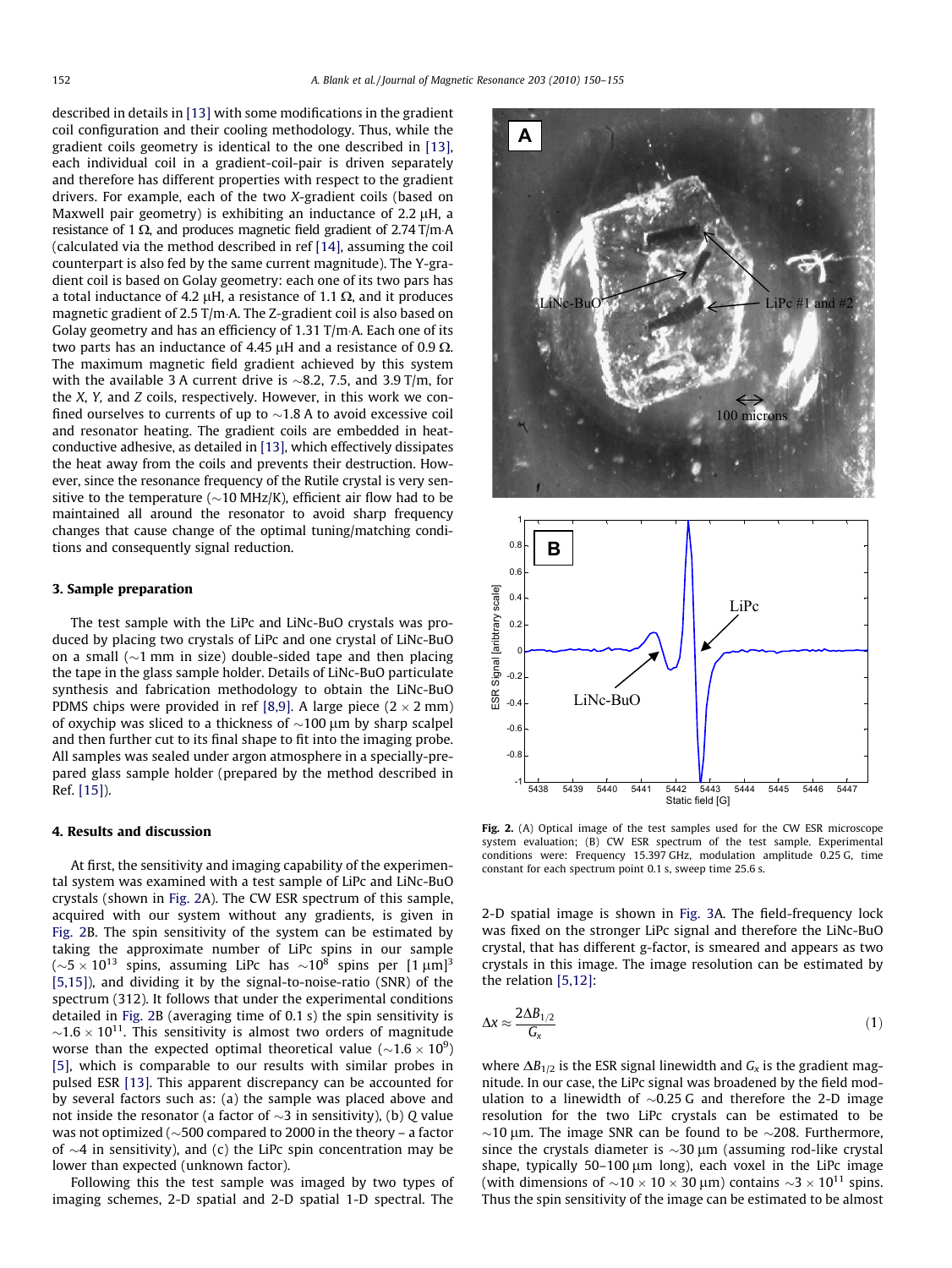<span id="page-3-0"></span> ${\sim}10^9$  spins (and this could be further optimized – see the sensitivity discussion above).

The results of the 2-D spatial 1-D spectral imaging measurements of the test sample are presented in Fig. 3C and D. It is apparent that one can obtain good distinction between the crystals, based on their spectral characteristics, while still maintaining the high-resolution of the image  $(\sim 10 \,\mu m)$ . Spatially-resolved ESR spectra characteristic to the LiPc and the LiNc-BuO crystals is shown in Fig. 3B. The two LiPc crystals exhibit very similar linewidth but slightly different g-factors. This may be due to g anisotropy (since they are not aligned in the same orientation) or other factors that will be discussed below in the context of the oxychip imaging. It should be also noted that the image resolution is good enough to have several voxels describing each microcrystal. Looking at all the available spectra for each microcrystal (not shown here) reveals that the spectra appearing in Fig. 3B are characteristic of each crystal, and no intra-crystal g-factor or linewidth variation were observed.

Following the system evaluation with the test sample, we have carried out 2-D spatial and 2-D spatial 1-D spectral imaging experiments with the LiNc-BuO in PDMS sample. An optical image of the sample is given in [Fig. 4](#page-4-0)A. It is apparent that the sample contains many microcrystals with quite a wide range of sizes. A visual exam of the optical image shows that these crystals are distributed more or less in a homogenous manner with occasional clustering (which is difficult to see in [Fig. 4](#page-4-0)A but is readily observable under the optical microscope). The ESR 2-D spatial image of this sample is shown in [Fig. 4B](#page-4-0). It is apparent that unlike the optical image, most of the signal originates from  $\sim$ 6 to 7 dominant crystals, as marked in [Fig. 4](#page-4-0)A. As shall be shown below, the linewidth and g-factor vary a bit from crystal to crystal, however, a nominal value for  $\Delta B_{1/2}$ is  ${\sim}0.75$  G. Thus, based on Eq. [\(1\),](#page-2-0) the image resolution can be estimated to be  $\sim$ 31 µm. The image SNR reaches a maximum of  $\sim$ 90.

Following this, a spectral–spatial analysis was carried out for the most dominant seven crystals in the ESR image. The basic spectral parameters for each of these crystals are given in [Table 1](#page-4-0), and representative three spectra are shown in [Fig. 5.](#page-4-0) Small variations in g-factor of up to  $3 \times 10^{-5}$  are observed. Furthermore, each crystal has slightly different linewidth, with variation of up to  ${\sim}20\%$ . The variation in g may be due to either g anisotropy and/or slightly different microcrystal structures or crystal defects. Anisotropy in g is a well known phenomenon for single crystals and most probably



Fig. 3. (A) CW ESR image of the test sample shown in [Fig. 2](#page-2-0). A 2-D spatial image was acquired with 256 projections, time constant of 0.1 s and 256 points per projection. Modulation amplitude was 0.25 G and the gradient magnitude was 4.9, 4.5, and 2.3 T/m for the X-, Y-, and Z-axis, respectively. MW frequency was 15.397 GHz, center field was 5442.6 G and sweep range was 22 G. (B) Spatially-resolved ESR spectra for the LiPc and LiNc-BuO crystals obtained through spectral–spatial imaging of the test sample. Center field is 5442.6 G. The signals are normalized but their relative intensities can be obtained from images (C and D). (C) Spectral slice of the test sample with two LiPc and one LiNc-BuO crystal showing the signal that corresponds to the spectral peak of the LiPc crystals. (D) The same as (C) but just showing the signal that corresponds to the spectral peak of the LiNc-BuO crystal.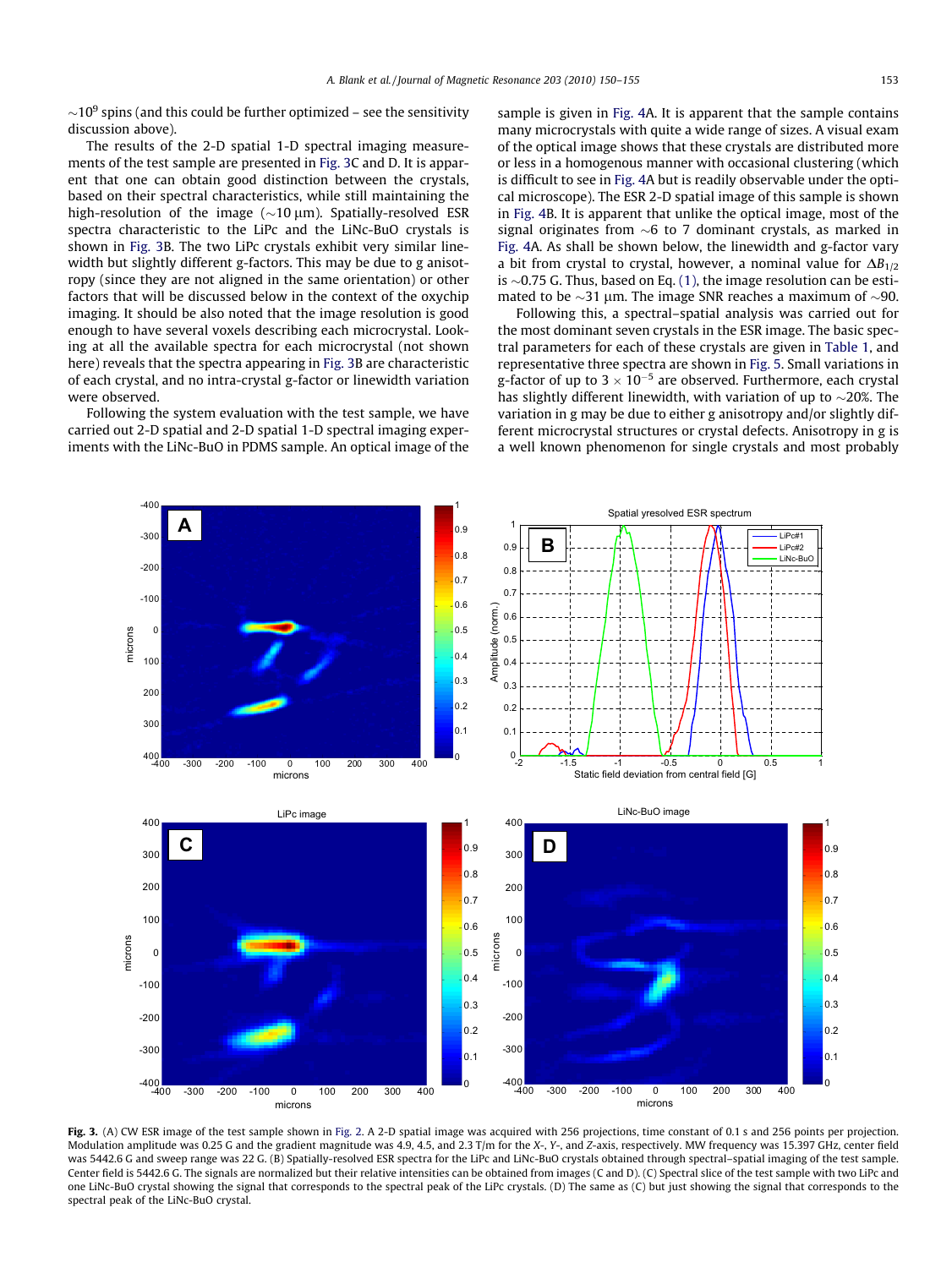<span id="page-4-0"></span>

Fig. 4. (A) Optical image of the LiNc-BuO in PDMS sample with reference to specific crystals that exhibit stronger ESR signal than the others and were analyzed for their spectral properties. (B) CW ESR image of the oxychip sample. A 2-D spatial image was acquired with 256 projections, time constant of 0.1 s and 256 points per projection. Modulation amplitude was 0.7 G and the gradient magnitude was 4.9, 4.5, and 2.3 T/m for the X-, Y-, and Z-axis, respectively. MW frequency was 15.410 GHz, center field was 5447.2 G and sweep range was 22 G.

#### Table 1

Basic ESR spectral parameters for the seven most dominant crystals, in terms of the ESR signal. Location of the center of the spectral peak is given with respect to a central field of 5447.2 G.

| Crystal #      | Location of center $(G)$ | Linewidth $(G)$ |
|----------------|--------------------------|-----------------|
|                | $-0.165$                 | 0.709           |
| 2              | $-0.04$                  | 0.811           |
| 3              | $-0.045$                 | 0.732           |
| $\overline{4}$ | $-0.14$                  | 0.768           |
| 5              | $-0.11$                  | 0.852           |
| 6              | $-0.08$                  | 0.789           |
| 7              | $-0.03$                  | 0.880           |

exists also for LiNc-BuO (but was not measured yet). Variation of g due to different crystal structure or crystal defects was also observed in the past many times. For example, DPPH crystals



Fig. 5. ESR spectra for crystals  $# 1, 2$ , and 6, obtained through spectral–spatial imaging of the LiNc-BuO in PDMS sample. Center field is 5447.2 G. The signals are normalized but their relative intensities can be obtained from Fig. 4B.

may exhibit slightly different g-factors, depending upon the method with which they have been prepared [\[16\]](#page-5-0). As for the linewidth variations, they can be accounted for by either: (a) anisotropy in the relaxation rates; (b) slightly different non-optimal crystal structure (it is known that LiNc-BuO should be calibrated from batch to batch for its anoxic linewidth [\[17\],](#page-5-0) so obviously crystalto-crystal variations are also possible); or (c) possibly some of the signal peaks observed in the ESR image may be due to a cluster of crystals (for example, point 2), which, due to the g-factor variation phenomenon, can cause further signal broadening. Due to the relatively large modulation amplitude employed in the ESR image acquisition (0.7 G), it is expected that it will be difficult to observe anisotropy in the relaxation rate and therefore most probably the dominant effect here is crystal-to-crystal variation or crystal clustering.

## 5. Conclusions

A new CW ESR micro-imaging system was presented and tested. The system can produce images with resolution in the lm-scale (depending on the sample linewidth), which can be further analyzed to provide spatially-resolved spectral data. The system was utilized for the imaging of a typical ''oxychip" sample and provided details regarding the spin distribution in the sample, which were found to be quite different from the optical image. Furthermore high-resolution spectral–spatial imaging revealed the spectral characteristics of individual microcrystal, which exhibit both g and line width variations. It can be concluded that optical data by itself is not enough and ESR microscopy should be used to verify the exact origin of the ESR signal in such type of samples. Moreover, when  $pO<sub>2</sub>$  is estimated through the linewidth measurement of a whole oxychip probe, one should consider the possible effects of linewidth variations and g anisotropy. Thus, for example, if a chip signal originates from just one or two dominate crystals the linewidth calibrations (usually taken on assemble of microcrystals) may not provide the correct oxygen response of the probe. Finally, while it was not the main intention of this work, the fact that the spectrum of many individual microcrystals can be acquired by the methodology we presented here may evolve to a new way of characterizing the g anisotropy of single crystals for which large signal crystals are difficult to or cannot be produced.